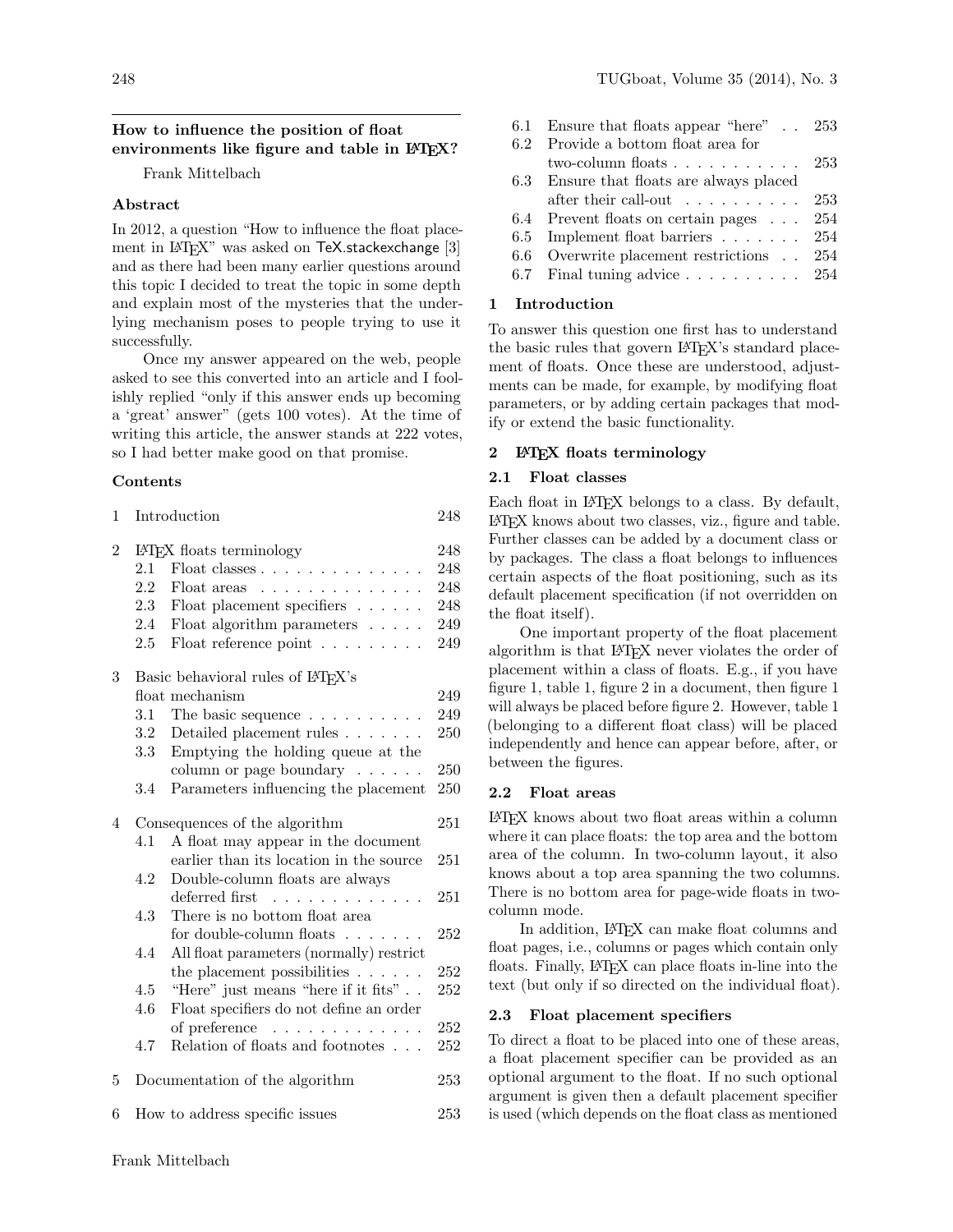above but usually allows the float to be placed in all areas if not subject to other restrictions).

A float placement specifier can consist of the following characters in any order:

- ! indicates that some of the restrictions that normally apply should be ignored (discussed later)
- h indicates that the float is allowed to be placed in-line ("here")
- t indicates that the float is allowed to go into a top area
- b indicates that the float is allowed to go into a bottom area
- p indicates that the float is allowed to go on a float page or column area

The order in which these characters are put in the optional argument does not influence how the algorithm tries to place the float! The precise order is discussed in section 3.2. This is one of the common misunderstandings, for instance when people think that bt means that the bottom area should be tried first.

However, if a letter is not present then the corresponding area will not be tried at all.

#### 2.4 Float algorithm parameters

There are about 20 parameters that influence the placement. Basically they define

- how many floats can go into a certain area,
- how big a float area can become,
- how much text there has to be on a page (in other words, how much the top and bottom float areas can occupy), and
- how much space will be inserted
	- between consecutive floats in an area and
	- between the float area and the text above or below it.

## 2.5 Float reference point

A point in the document that references the float (e.g., "see figure X") is called a "call-out" and the float body should be placed close to the (main) callout, as its placement in the document affects the placement of the float in the output, because it determines when LATEX sees the float for the first time. It's important to understand that if a float is placed in the middle of a paragraph, the reference point for the algorithm is the next line break, or page break, in the paragraph that follows the actual placement in the source.

For technical and practical reasons it is usually best to place all floats between paragraphs (i.e., after the paragraph with the call-out), even if that makes the call-out and reference point slightly disagree.

# 3 Basic behavioral rules of LATEX's float mechanism

With this knowledge, we are now ready to delve into the algorithm's behavior.

First we have to understand that all of LATEX's typesetting algorithms are designed to avoid any sort of backtracking. This means that L<sup>AT</sup>EX reads through the document source, formats what it finds and (more or less) immediately typesets it. The reasons for this design choice were to limit complexity (which is still quite high) and also to maintain reasonable speed (remember that this is from the early eighties).

For floats, this means that the algorithm is greedy, i.e., the moment it encounters a float it will immediately try to place it and, if it succeeds, it will never change its decision. This means that it may choose a solution that could be deemed inferior in light of data received later on.

For example, if a figure is allowed to go to the top or bottom area, LATEX may decide to place this figure in the top area. If this figure is followed by two tables which are only allowed to go to the top, these tables may not fit anymore. A solution that could have worked in this case (but wasn't tried) would have been to place the figure in the bottom area and the two tables in the top area.

#### 3.1 The basic sequence

So here is the basic sequence the algorithm runs through:

- If a float is encountered, LAT<sub>EX</sub> attempts to place it immediately according to its rules (detailed later);
- if this succeeds, the float is placed and that decision is never changed;
- if this does not succeed, then LAT<sub>EX</sub> places the float into a holding queue to be reconsidered when the next page is started (but not earlier).
- Once a page has finished, LAT<sub>EX</sub> examines this holding queue and tries to empty it as best as possible. For this it will first try to generate as many float pages as possible (in the hope of getting floats off the queue). Once this possibility is exhausted, it will next try to place the remaining floats into top and bottom areas. It looks at all the remaining floats and either places them or defers them to a later page (i.e., adding them once more to the holding queue).
- After that, it starts processing document material for this page. In the process, it may encounter further floats.
- If the end of the document has been reached or if a \clearpage is encountered,  $IATFX$  starts a

How to influence the position of float environments like figure and table in LATEX?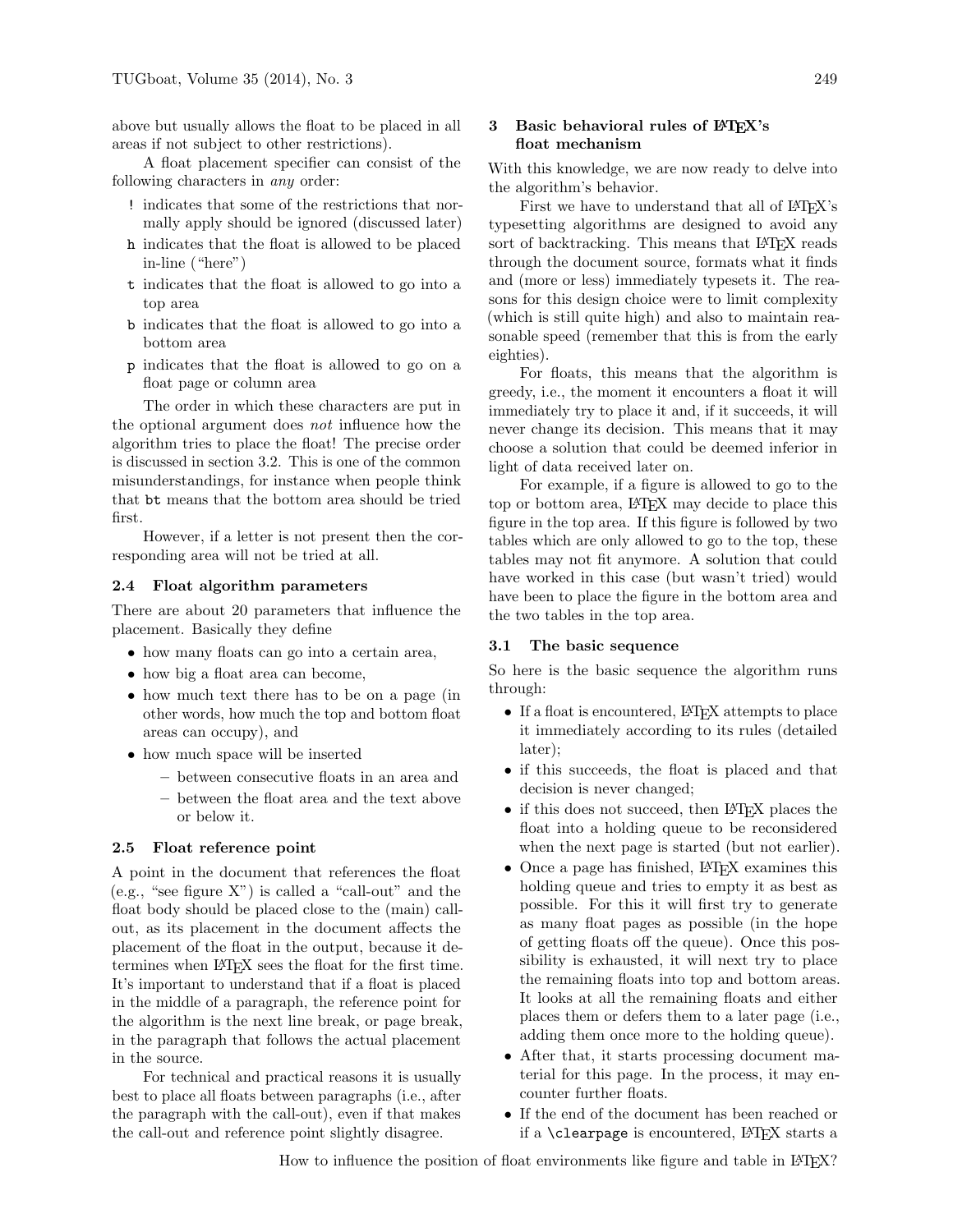new page, relaxes all restrictive float conditions, and outputs all floats in the holding queue by placing them on float page(s).

In two-column mode the same algorithm is used, except that it works on the level of columns, e.g., when a column has finished IATFX will look at the holding queue and generate float columns, etc.

#### 3.2 Detailed placement rules

Whenever L<sup>AT</sup>FX encounters a float environment in the source, it will first look at the holding queue to check if there is already a float of the same class in the queue. If that happens to be the case, no placement is allowed and the float immediately goes into the holding queue.

If not, LATEX looks at the float placement specifier for this float, either the explicit one in the optional argument or the default one from the float class. The default per float class is set in the document class file (e.g., article.cls) and very often resolves to tbp, but this is not guaranteed.

- If the specifier contains a !, the algorithm will ignore any restrictions related either to the number of floats that can be put into an area or the maximum size an area can occupy. Otherwise the restrictions defined by the parameters apply.
- As a next step it will check if h has been specified.
- If so, it will try to place the float right where it was encountered. If this works, i.e., if there is enough space, then it will be placed and processing of that float ends.
- If not, it will look next for t and if that has been specified the algorithm will try to place the float in the top area. If there is no other restriction that prevents this, then the float is placed there and float processing stops.
- If not it will finally check if **b** is present and, if so, it will try to place the float into the bottom area (again obeying any restrictions that apply if ! wasn't given).
- If that doesn't work either or is not permitted because the specifier wasn't given, the float is added to the holding queue.
- A p specifier (if present) is not used during the above process. It will only be looked at when the holding queue is being emptied at the next page or column boundary.

This ends the processing when encountering a float in the document.

## 3.3 Emptying the holding queue at the column or page boundary

After a column or page has been finished, LATEX looks at the holding queue and attempts to empty

it out as best as possible. For this it will first try to build float pages. $<sup>1</sup>$ </sup>

Any floats participating in a float page (or column) must have a p as a float specifier in its float placement specification. If not, the float cannot go on a float page and, in addition, will also prevent any further deferred float of the same class from being placed onto the float page!

If the float can go there, it will be marked for inclusion on the float page, but the processor may still abort the attempt if the float page will not get filled "enough" (depending on the parameter settings for float pages). Only at the very end of the document, or when a \clearpage has been issued, are these restrictions lifted, and a float will then be placed on a float page even if it has no p and would be the only float on that page.

Creation of float pages continues until the algorithm has no further floats to place or when it fails to produce a float page due to parameter settings. In the latter case, all floats that have not been placed so far, are then considered for inclusion in the top and bottom areas of the next page (or column).

The process there is the same as the one described above, except that

- the h specifier no longer has any meaning (as we are, by now, far away from the original "here") and is therefore ignored,
- and the floats at this time are not coming from the source document but are taken one after the other from the holding queue.

Any float that couldn't be placed is then put back into the holding queue, so that when LAT<sub>EX</sub> is ready to look at further textual input from the document the holding queue may already contain floats. A consequence of this is that a float encountered in the document may immediately get deferred just because an earlier float of the same float class is already on hold.

#### 3.4 Parameters influencing the placement

There are four counters that control how many floats can go into areas:

- totalnumber (default 3) is the maximum number of floats on a text column; it is not used for float pages;
- topnumber (default 2) is the maximum number of floats in the top area;
- bottomnumber (default 1) is the maximum number of floats in the bottom area;

<sup>1</sup> In two-column mode LATEX will build float columns (when finishing a column) and also attempt to generate float pages when finishing a page. In the remainder of the article "float page" will denote either depending on the context.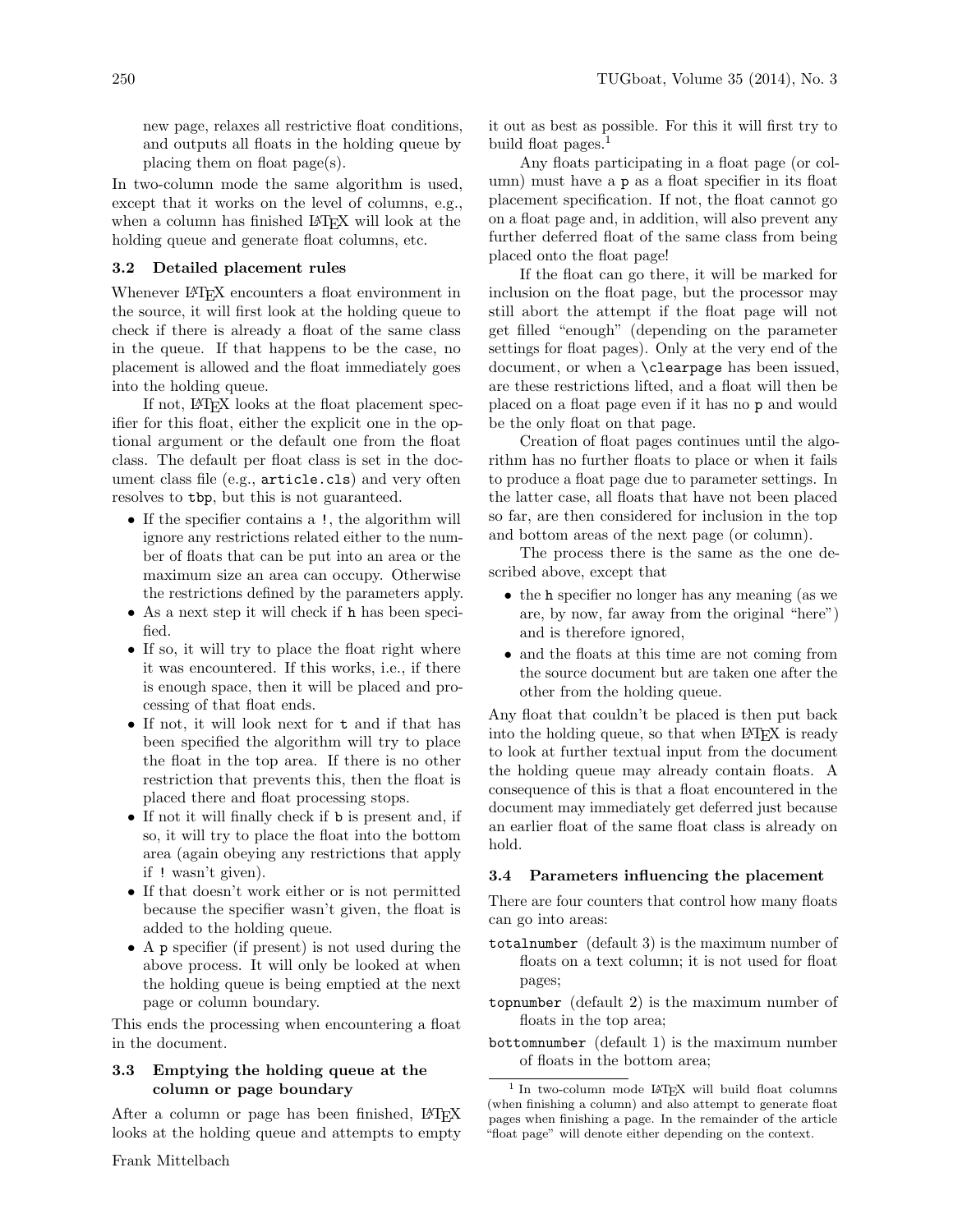dbltopnumber (default 2) is the maximum number of full-width floats in two-column mode going above the text columns.

The size of the areas are controlled through parameters (to be changed with \renewcommand) that define the maximum (or minimum) size of the area, expressed as a fraction of the page height:

- \topfraction (default 0.7) maximum size of the top area
- \bottomfraction (default 0.3) maximum size of the bottom area
- \dbltopfraction (default 0.7) maximum size of the top area for double-column floats
- \textfraction (default 0.2) minimum size of the text area, i.e., the area that must not be occupied by floats

The space that separates floats within an area, as well as between float areas and text areas, is defined through the following parameters (all of which are rubber lengths, i.e., can contain some stretch or shrink components). Their defaults depend on the document font size and change when class options like 11pt or 12pt are used. We show only the 10pt defaults:

- \floatsep (default 12pt plus 2pt minus 2pt) the separation between floats in top or bottom areas
- \dblfloatsep (default 12pt plus 2pt minus 2pt) the separation between double-column floats on twocolumn pages
- \textfloatsep (default 20pt plus 2pt minus 4pt) the separation between top or bottom float area and the text area
- \dbltextfloatsep (default 20pt plus 2pt minus 4pt) the analog of \textfloatsep for twocolumn floats

For in-line floats (that have been placed "here") the separation to the surrounding text is controlled by

\intextsep (default 12pt plus 2pt minus 2pt)

In the case of float pages or float columns (i.e., a page or a column of a page containing only floats) parameters like \topfraction etc. do not apply. Instead the creation of them is controlled through

\floatpagefraction (default 0.5) minimum part of the page (or column) that needs to be occupied by floats to be allowed to form a float page (or column).

#### 4 Consequences of the algorithm

# 4.1 A float may appear in the document earlier than its location in the source

The placement of the float environment in the source determines the earliest point where it can appear in the final document. It may move visually backward to some degree as it may be placed in the top area on the current page; see section 6.3 on how to change this. It can, however, not end up on an earlier page than the surrounding text due to the fact that LAT<sub>EX</sub> does no backtracking and the earlier pages have already been typeset.

Thus normally a float is placed in the source near its first call-out (i.e., text like "see figure 5") because this will ensure that the float appears either on the same page as this text or on a later page. However, in some situations you may want to place a float on the preceding page (if that page is still visible from the call-out). This is possible only by moving the float to an earlier position in the source.

### 4.2 Double-column floats are always deferred first

When LAT<sub>E</sub>X encounters a page-wide float environment (indicated by  $a * at the end of the environment$ name, e.g., figure\*) in two-column mode, it immediately moves that float to the deferred queue. The reason for this behavior again lies in the "greedy" behavior of its algorithm: if LAT<sub>F</sub>X is currently assembling the second column of that page, the first column has already been assembled and stored away; recall that because LAT<sub>EX</sub> does not backtrack there is no way to fit the float on the current page. To keep the algorithm simple, it does the same even if working on the first column (where it could in theory do better even without backtracking).

Thus, in order to place such a float onto the current page, one has to manually move it to an earlier place in the source— before the start of the current page. If this is done, obviously any further change in the document could make this adjustment obsolete; hence, such adjustments are best done (if at all) only at the very last stage of document production— when all material has been written and the focus is on fine-tuning the visual appearance.

Also note that the base algorithm has a bug<sup>2</sup> in this area: it maintains two independent holding queues: one for single-column and one for doublecolumn floats. As a result the float order is not necessarily preserved and floats may get typeset out of sequence. If this happens one either has to manually move the double-column float to an earlier (or later) place in the document or load the fixltx2e package that implements a correction for this issue.

 $2$  As this is the documented behavior in the LATEX manual [1] it is perhaps more correctly called an undesired feature than a bug.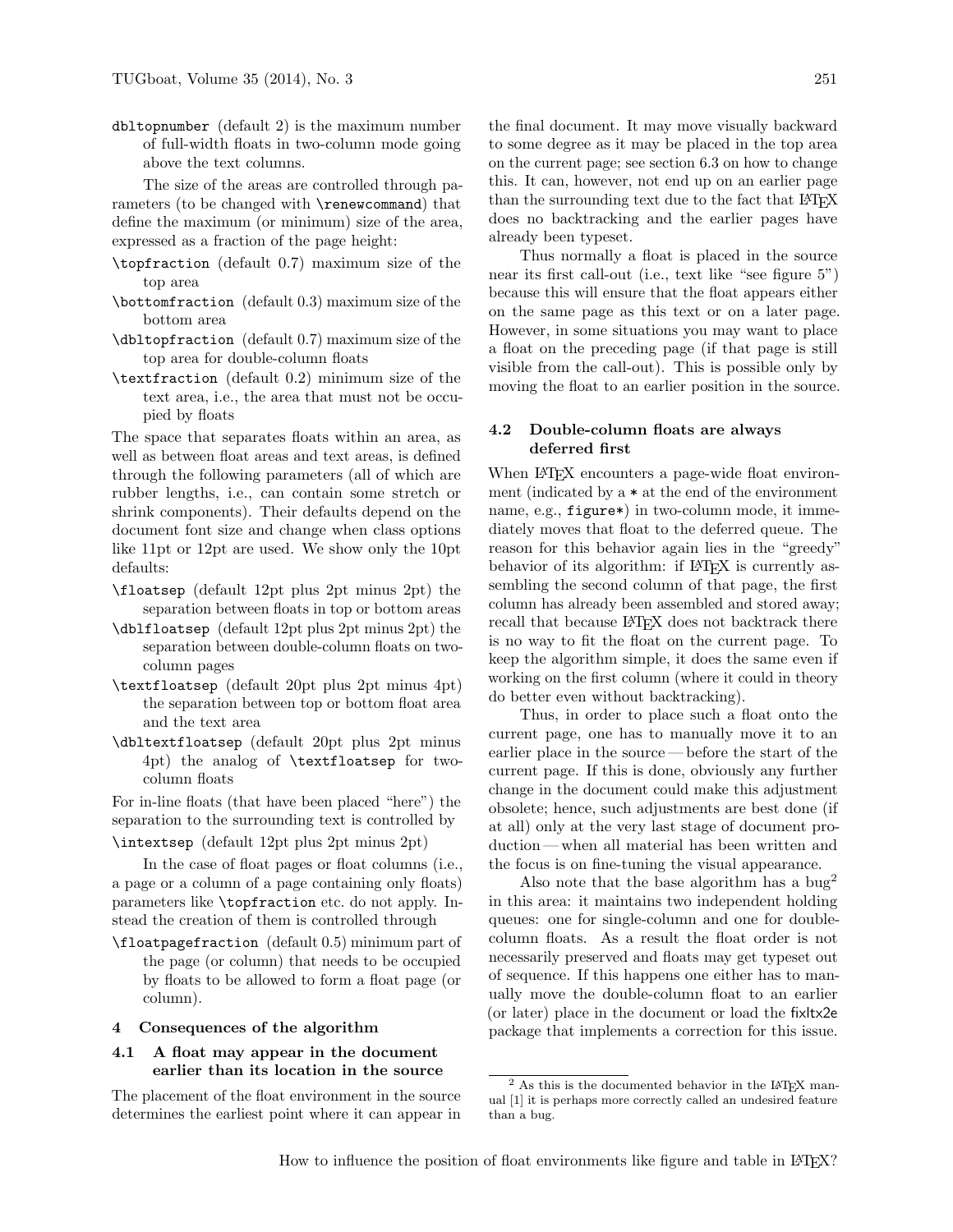# 4.3 There is no bottom float area for double-column floats

This isn't so much a consequence of the algorithm but rather a fact about its implementation. For double-column floats the only possible placements offered are the top area or a float page. Thus if somebody adds an h or a b float placement specifier to such a float it simply gets ignored. As a special important case {figure\*}[b] implies that this float will not get typeset at all until either a **\clearpage** is encountered or the end of the document is reached.

# 4.4 All float parameters (normally) restrict the placement possibilities

This may be obvious but it is worth repeating: any float parameter defines a restriction on LAT<sub>E</sub>X's ability to place the floats. How much of a restriction depends on the setting: there is always a way to set a parameter in such a way that it does not affect the placement at all. Unfortunately, in doing so one invites rather poor-looking placements.

By default LAT<sub>EX</sub> has settings that are fairly liberal. For example, for a float page to be accepted the float $(s)$  must occupy at least half of the available page. Expressed differently, this means that such a page is allowed to be half empty (which is certainly not the best possible placement in most cases).

What often happens is that users try to improve such settings and then get surprised when suddenly all floats pile up at the end of the document. To stay with this example: if one changes the parameter \floatpagefraction to require, say, 0.8 of the float page, a float that occupies about 0.75 of the page will not be allowed to form a float page on its own. Thus, if there isn't another float that could be added and actually fits in the remaining space, the float will get deferred and with it all other floats of the same class. But, even worse, this specific float is too big to go into the next top area as well because there the default maximum permissible area is 0.7 (from \topfraction). As a result all your floats stay deferred until the next \clearpage.

For this reason it is best not to meddle with the parameters while writing a document or at least not to do so in a way that makes it more difficult for the algorithm to place a float close to its call-out. For proof-reading it is far more important to have a figure next to the place it is referenced then to avoid half-empty pages. Possibilities for fine-tuning an otherwise finished document are discussed below.

Another conclusion to draw here is that there are dependencies between some of the float parameters; it is important to take these dependencies into account when changing their values.

#### 4.5 "Here" just means "here if it fits"

. . . and often it doesn't fit. This is somewhat surprising for many people, but the way the algorithm has been designed the h specifier is not an unconditional command. If an unconditional command is needed, extension packages such as the float package offer H as an alternative specifier that really means "here" (and starts a new page first if necessary).

## 4.6 Float specifiers do not define an order of preference

As mentioned above, the algorithm tries to place floats into available float areas in a well-defined order that is hard-wired into the algorithm: "here", "top", "bottom" and—on page boundaries—first "page" and only if that is no longer possible, "top" followed by "bottom" for the next page.

Thus specifying [bt] does not mean try bottom first and only then top. It simply means allow this float to go into top or bottom area (but not onto a float page) just like [tb] would.

### 4.7 Relation of floats and footnotes

This is not exactly a consequence of the algorithm but one of its implementation: Whenever LATEX tries to decide on a placement for a float (or a \marginpar!) it has to trigger the output routine to do this. And as part of this process all footnotes on the page are removed from their current place in the galley and are collected together in the \footins box as part of TEX's preparation for page production.

But after placing the float (or deferring it) LAT<sub>EX</sub> then returns the page material to the galley, and because of T<sub>EX</sub>'s output routine behavior the galley has now changed: all the footnotes have been taken out from their original places. So LAT<sub>EX</sub> has to put the footnotes back, but it can only place them in a single place (not knowing the origin anymore). What it does is reinsert the footnotes (the footnote text to be precise) at the end of the galley. There are some good reasons for doing this, one of which is that LATEX expects that all of the returned material still fits on the current page.

However, if for some reason a page break is finally taken at an earlier point then the footnotes will show up on the wrong page or column. This is a fairly unlikely scenario and LATEX works hard at making it a near-impossibility, but if it happens check if there is a float near the chosen page break and either move the float or guide the algorithm by using explicit page breaks. An example of this behavior can be found in another question on TeX.stackexchange [4]. In fact the particular case discussed in the question is worth highlighting: Do not place a float directly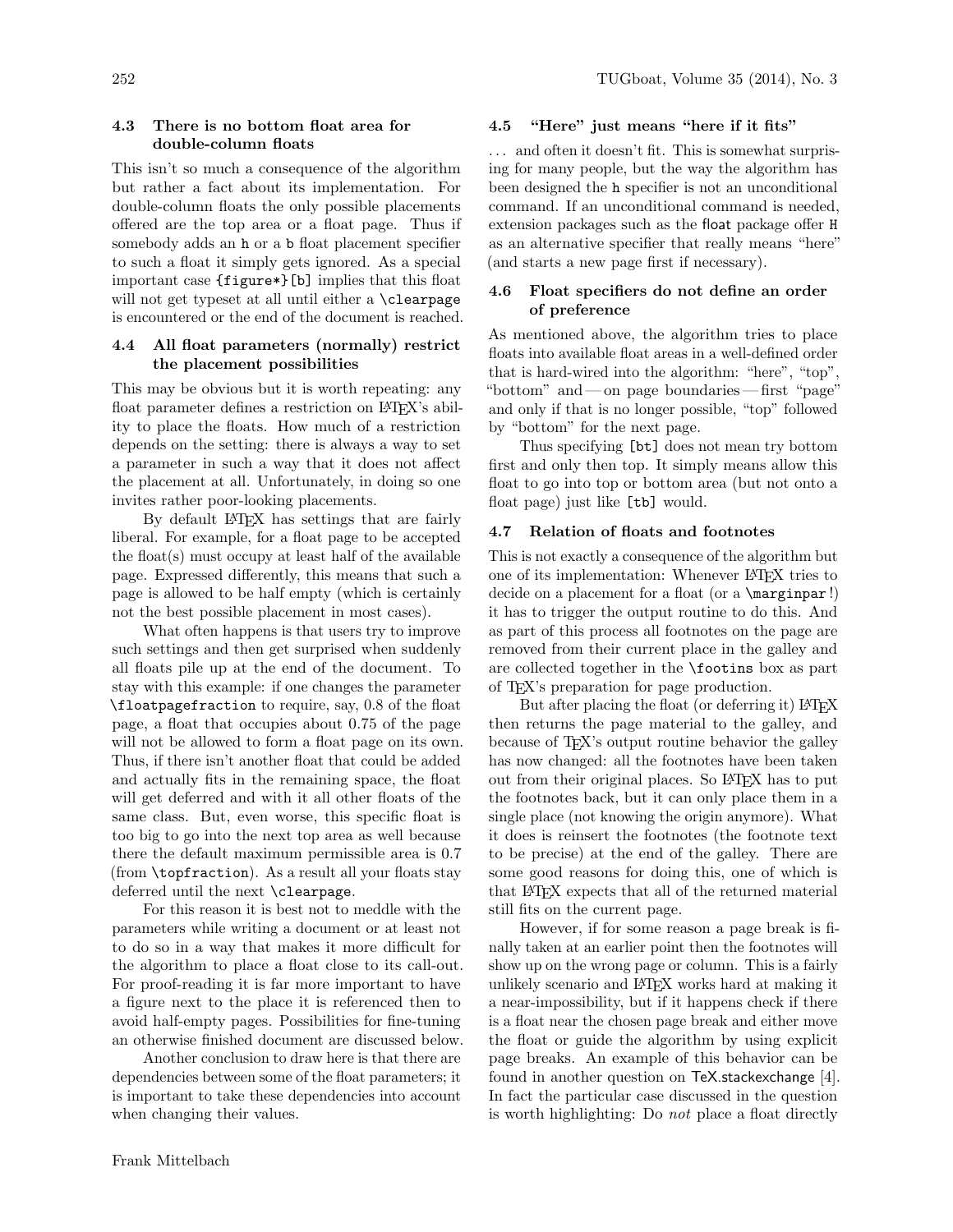after a heading, unless it is a heading that always starts a page. The reason is that headings normally form very large objects (as a heading prevents a page break directly after it). However placing a float in the middle of this means that the output routine gets triggered before LATEX makes its decision where to break and any footnotes get moved into the wrong place.

#### 5 Documentation of the algorithm

As requested, here is some information on existing documentation. The algorithm and its implementation are documented in the file ltoutput.dtx as part of the LATEX kernel source. This can be typeset standalone or as part of the whole kernel (i.e., by typesetting source2e.tex — ignore the checksum error if it is still there,<sup>3</sup> sorry).

This documentation is an interesting historical artifact. Parts of it show semi-formatted pseudo-code which dates back to  $\angle$  ET<sub>F</sub>X 2.09; in other words it is from the original documentation by Leslie Lamport. The actual code is documented using doc style and in parts is more or less properly documented (from scratch) and dates back to 1994 or thereabouts when Chris Rowley and myself adjusted and extended the original algorithm for LATEX  $2\varepsilon$  (the current version). It also fairly openly documents the various issues with the algorithm and/or its implementation— in many cases we didn't dare to alter it because of the many dependencies and, of course, because of the danger to screw up too many existing documents that implicitly rely on the current behavior for good or ill.<sup>4</sup> Near the end you'll find a list of comments compiled on the algorithm back then, but there are also comments, questions, and tasks (?:-) sprinkled throughout the documentation of the code.

One interesting aspect of this file (that I forgot all about) is that it contains all the code necessary to trace the behavior of the algorithm in real life. It is fairly raw and detailed output and probably for that reason I didn't make this publicly available back then. But even in its current form it does give some interesting insight into the behavior of the algorithm and how certain decisions come about.

Thus while writing this article I had second thoughts and now the most recent distribution of  $\text{LATEX}$  (May 2014)<sup>5</sup> offers the package fltrace that you

can load to trace some strange float placement decisions, or simply to understand the algorithm a bit better. It offers the commands \tracefloats and \tracefloatsoff to start or stop tracing the algorithm and \tracefloatvals to display the current values of various float parameters that are discussed in this article.

As the package is identical to the kernel code with tracing added, it may or may not work if you load any other package that manipulates that part of the kernel code. In such a case your best bet is to load fltrace first.

#### 6 How to address specific issues

In the final section we discuss a few strategies to circumvent or resolve common issues. It is by no means comprehensive and you may find further information in other publications, e.g., The L<sup>A</sup>TEX Companion [2] that devotes a whole chapter to the topic of floats.

#### 6.1 Ensure that floats appear "here"

Sometimes it is necessary to ensure that floats appear in-line at certain points in the document text even if that results in some partially empty pages. As discussed above the h specifier doesn't provide this functionality but there are extensions that do, such as the float package which offers an H specifier for this purpose.

An alternative is the \captionof command from the caption package that generates a normal float caption (including its entry in the list of figures or tables, etc.) but without the need for a surrounding float environment.

## 6.2 Provide a bottom float area for two-column floats

As discussed above, the standard algorithm doesn't support double-column floats at the bottom of pages. This missing functionality is added, except for the first page<sup>6</sup>, if you load the stfloats package.

## 6.3 Ensure that floats are always placed after their call-out

By default the LAT<sub>EX</sub> float algorithm allows for floats to move before their call-out as long as float and callout are on the same page; more precisely, it allows floats to appear in the top area of the column in which the float has been encountered.

<sup>6</sup> See [5] in this issue to manually lift even this restriction.

<sup>3</sup> But this also means you are running an older release of LATEX.

<sup>&</sup>lt;sup>4</sup> This is, for example, the reason that the correction of the issue discussed in section 4.2 was placed into the fixltx2e package and not made part of the kernel algorithm.

 $^5$  If you have an earlier version of  $\rm \emph{LATEX}$  installed, you can still extract this code yourself, by writing a short installation file fltrace.ins with the following content:

<sup>\</sup>input docstrip \generateFile{fltrace.sty}{t}{% \from{ltoutput.dtx}{fltrace,trace}}

<sup>\</sup>endbatchfile

and run this through LATEX.